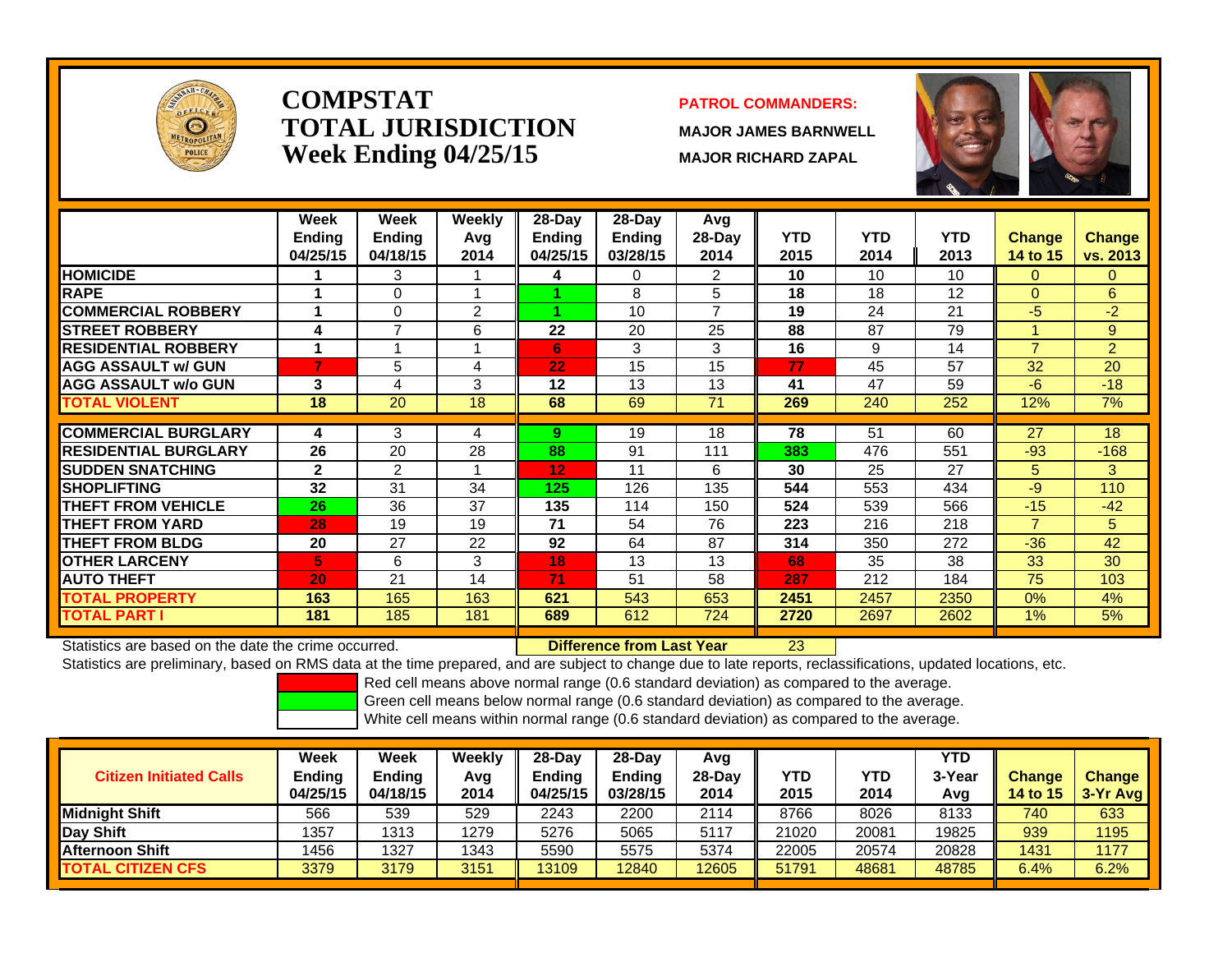

# **COMPSTATWEST CHATHAM PRECINCTWeek Ending 04/25/15**

**PRECINCT COMMANDER:**

**CAPT. CARL RAMEY**

6



|                             | Week<br><b>Ending</b><br>04/25/15 | Week<br>Ending<br>04/04/15 | Weekly<br>Avg<br>2014 | 28-Day<br><b>Ending</b><br>04/25/15 | 28-Day<br>Ending<br>03/28/15 | Avg<br>28-Day<br>2014 | <b>YTD</b><br>2015 | <b>YTD</b><br>2014 | <b>YTD</b><br>2013 | <b>Change</b><br>14 to 15 | <b>Change</b><br>vs. 2013 |
|-----------------------------|-----------------------------------|----------------------------|-----------------------|-------------------------------------|------------------------------|-----------------------|--------------------|--------------------|--------------------|---------------------------|---------------------------|
| <b>HOMICIDE</b>             | 0                                 | 0                          | $\Omega$              | 0                                   | $\Omega$                     | 0                     | $\mathbf{0}$       | 0                  |                    | 0                         | $-1$                      |
| <b>RAPE</b>                 | $\bf{0}$                          | $\Omega$                   | $\Omega$              | $\bf{0}$                            |                              |                       | 3                  | 4                  | 2                  | $-1$                      |                           |
| <b>COMMERCIAL ROBBERY</b>   | $\bf{0}$                          | 0                          | $\Omega$              | $\bf{0}$                            | и                            |                       | 4                  | 4                  | 4                  | $\Omega$                  | $\overline{0}$            |
| <b>STREET ROBBERY</b>       | $\bf{0}$                          | 0                          | 4                     | $\bf{0}$                            | $\overline{2}$               | 3                     | 6                  | 9                  | 13                 | $-3$                      | $-7$                      |
| <b>RESIDENTIAL ROBBERY</b>  | $\bf{0}$                          | $\Omega$                   | $\Omega$              | $\mathbf{0}$                        | $\Omega$                     |                       | $\overline{2}$     | 3                  | 3                  | $-1$                      | $-1$                      |
| <b>AGG ASSAULT w/ GUN</b>   |                                   |                            | 0                     | 3                                   | $\overline{2}$               |                       | 9                  | 4                  | 8                  | 5                         |                           |
| <b>AGG ASSAULT w/o GUN</b>  | 0                                 | $\overline{2}$             | 0                     | 4                                   | 3                            | $\overline{2}$        | 10                 | 6                  | $\overline{7}$     | 4                         | 3                         |
| <b>TOTAL VIOLENT</b>        | $\mathbf{1}$                      | 3                          | $\overline{2}$        | $\overline{7}$                      | 9                            | 9                     | 34                 | 30                 | 38                 | 13%                       | $-11%$                    |
|                             |                                   |                            |                       |                                     |                              |                       |                    |                    |                    |                           |                           |
| <b>COMMERCIAL BURGLARY</b>  | 3.                                | 0                          |                       | 3                                   |                              | 4                     | 26                 | 9                  | 12                 | 17                        | 14                        |
| <b>RESIDENTIAL BURGLARY</b> | 5                                 |                            | 5                     | 14                                  | 20                           | 21                    | 76                 | 84                 | 106                | $-8$                      | $-30$                     |
| <b>SUDDEN SNATCHING</b>     | $\bf{0}$                          | $\Omega$                   | $\Omega$              | $\bf{0}$                            |                              |                       | $\overline{2}$     | $\overline{2}$     | $\Omega$           | $\mathbf{0}$              | $\overline{2}$            |
| <b>SHOPLIFTING</b>          | 6                                 | 2                          | 5.                    | 16                                  | 16                           | 19                    | 69                 | 67                 | 54                 | $\overline{2}$            | 15                        |
| <b>THEFT FROM VEHICLE</b>   | 6                                 | 9                          | 6                     | 34                                  | 15                           | 26                    | 91                 | 104                | 80                 | $-13$                     | 11                        |
| <b>THEFT FROM YARD</b>      | 5                                 | 5                          | 3                     | 14                                  | 8                            | 12                    | 41                 | 50                 | 29                 | $-9$                      | 12                        |
| <b>THEFT FROM BLDG</b>      | 3                                 | 6                          | 3                     | 13                                  | 14                           | 13                    | 54                 | 68                 | 39                 | $-14$                     | 15                        |
| <b>OTHER LARCENY</b>        | $\mathbf{2}$                      | 4                          | и                     | 6                                   | $\overline{2}$               | 3                     | 17                 | 8                  | 5                  | 9                         | 12                        |
| <b>AUTO THEFT</b>           | 3                                 | $\overline{7}$             | 3                     | 13                                  | 7                            | 12                    | 60                 | 42                 | 28                 | 18                        | 32                        |
| <b>TOTAL PROPERTY</b>       | 33                                | 31                         | 28                    | 113                                 | 90                           | 111                   | 436                | 434                | 353                | 0%                        | 24%                       |
| <b>TOTAL PART I</b>         | 34                                | 34                         | 30                    | 120                                 | 99                           | 121                   | 470                | 464                | 391                | 1%                        | 20%                       |

Statistics are based on the date the crime occurred. **Difference from Last Year** 

Statistics are preliminary, based on RMS data at the time prepared, and are subject to change due to late reports, reclassifications, updated locations, etc.

Red cell means above normal range (0.6 standard deviation) as compared to the average.

Green cell means below normal range (0.6 standard deviation) as compared to the average.

| <b>Citizen Initiated Calls</b> | <b>Week</b><br><b>Ending</b><br>04/25/15 | <b>Week</b><br><b>Ending</b><br>04/04/15 | Weekly<br>Avg<br>2014 | $28-Dav$<br><b>Endina</b><br>04/25/15 | $28-Day$<br><b>Ending</b><br>03/28/15 | Avg<br>$28-Dav$<br>2014 | YTD<br>2015 | <b>YTD</b><br>2014 | YTD<br>3-Year<br>Avg | <b>Change</b><br>14 to 15 | <b>Change</b><br>$3-Yr$ Avg |
|--------------------------------|------------------------------------------|------------------------------------------|-----------------------|---------------------------------------|---------------------------------------|-------------------------|-------------|--------------------|----------------------|---------------------------|-----------------------------|
| <b>Midnight Shift</b>          | 113                                      | 108                                      | 107                   | 444                                   | 459                                   | 429                     | 1731        | 1597               | 1613                 | 134                       | 118                         |
| Day Shift                      | 278                                      | 271                                      | 264                   | 1071                                  | 1086                                  | 1055                    | 4422        | 4151               | 4119                 | 271                       | 303                         |
| <b>Afternoon Shift</b>         | 346                                      | 266                                      | 279                   | 1183                                  | 1090                                  | 1115                    | 4516        | 4258               | 4279                 | 258                       | 237                         |
| <b>TOTAL CITIZEN CFS</b>       | 737                                      | 737                                      | 650                   | 2698                                  | 2635                                  | 2599                    | 10669       | 10006              | 1001 <sup>1</sup>    | $6.6\%$                   | 6.6%                        |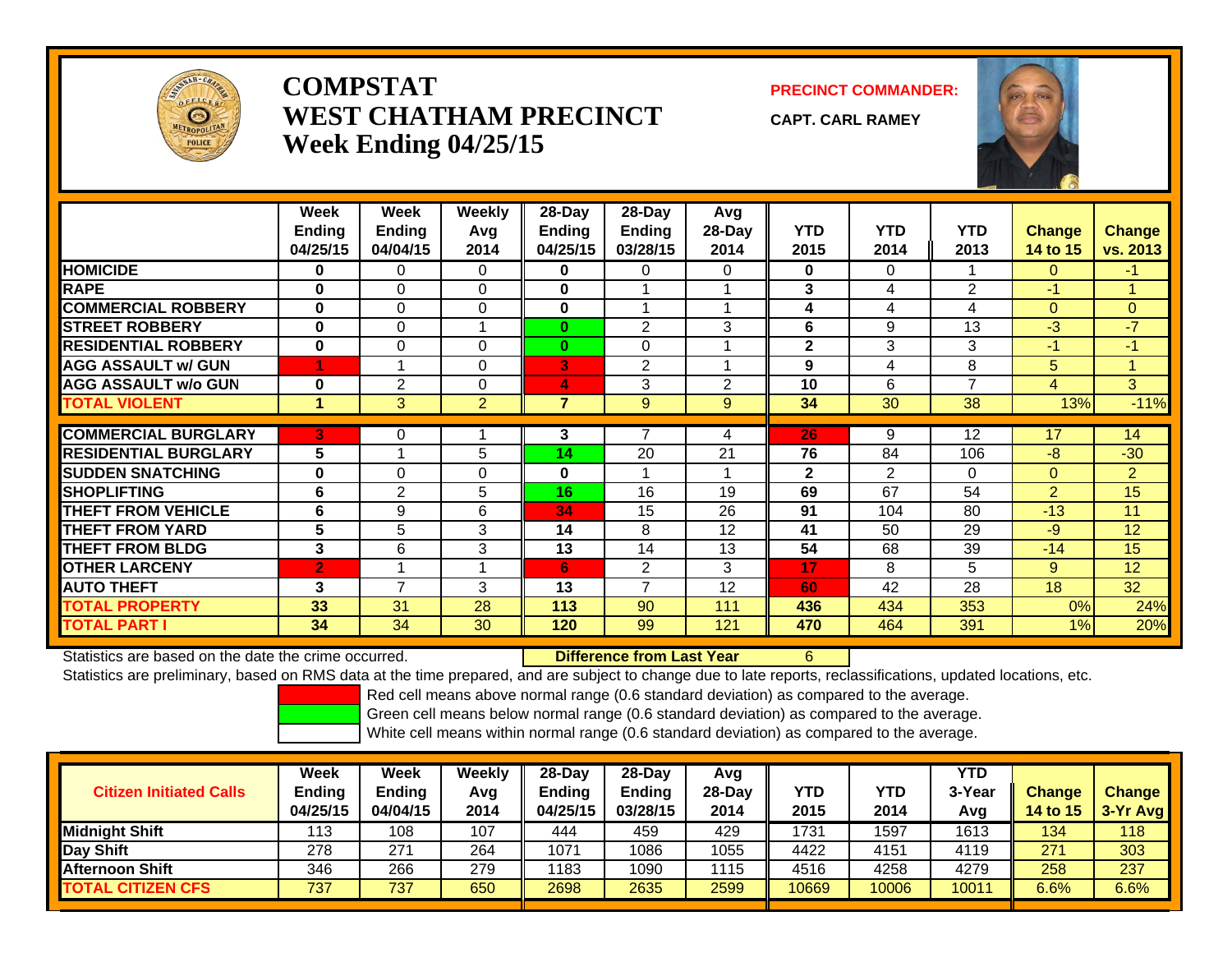

# **COMPSTATDOWNTOWN PRECINCTWeek Ending 04/25/15**

#### **PRECINCT COMMANDER:**

**CAPT. Ben Herron**

-10



|                             | Week<br><b>Ending</b><br>04/25/15 | Week<br><b>Ending</b><br>04/04/15 | <b>Weekly</b><br>Avq<br>2014 | 28-Day<br><b>Ending</b><br>04/25/15 | 28-Day<br>Ending<br>03/28/15 | Avg<br>28-Day<br>2014    | <b>YTD</b><br>2015 | <b>YTD</b><br>2014 | <b>YTD</b><br>2013 | <b>Change</b><br>14 to 15 | <b>Change</b><br>vs. 2013 |
|-----------------------------|-----------------------------------|-----------------------------------|------------------------------|-------------------------------------|------------------------------|--------------------------|--------------------|--------------------|--------------------|---------------------------|---------------------------|
| <b>HOMICIDE</b>             | 0                                 | 0                                 | $\Omega$                     | $\mathbf{0}$                        | 0                            |                          | $\mathbf{0}$       |                    | $\overline{2}$     | $-17$                     | $-2$                      |
| <b>RAPE</b>                 | 0                                 | 0                                 | $\Omega$                     | $\mathbf{0}$                        | 3                            |                          | 6                  | 3                  | 4                  | 3                         | $\overline{2}$            |
| <b>COMMERCIAL ROBBERY</b>   |                                   | 0                                 | $\Omega$                     | 1                                   | $\Omega$                     |                          | 3                  | 3                  | 2                  | $\Omega$                  | 4                         |
| <b>STREET ROBBERY</b>       | 3                                 | 3                                 | 2                            | 8                                   | 6                            | $\overline{\phantom{a}}$ | 27                 | 19                 | 25                 | 8                         | $\overline{2}$            |
| <b>RESIDENTIAL ROBBERY</b>  | 0                                 |                                   | $\Omega$                     | $\overline{2}$                      | $\Omega$                     | $\Omega$                 | $\mathbf{2}$       | 0                  | 3                  | $\overline{2}$            | $-1$                      |
| <b>AGG ASSAULT w/ GUN</b>   | $\bf{0}$                          | -4                                |                              | 3                                   | 3                            | 3                        | 14                 | 10                 | 13                 | 4                         | и                         |
| <b>AGG ASSAULT w/o GUN</b>  |                                   | 0                                 |                              | $\mathbf{2}$                        | 2                            | 3                        | 6.                 | 15                 | 12                 | $-9$                      | $-6$                      |
| <b>TOTAL VIOLENT</b>        | 5                                 | 5                                 | 4                            | 16                                  | 14                           | 16                       | 58                 | 51                 | 61                 | 14%                       | $-5%$                     |
|                             |                                   |                                   |                              |                                     |                              |                          |                    |                    |                    |                           |                           |
| <b>COMMERCIAL BURGLARY</b>  | $\bf{0}$                          | 0                                 |                              | $\bf{0}$                            | 4                            | 3                        | 7                  | 8                  | 4                  | -1                        | 3                         |
| <b>RESIDENTIAL BURGLARY</b> | 3                                 | 0                                 | 3                            | 6                                   | 8                            | 11                       | 34                 | 37                 | 45                 | $-3$                      | $-11$                     |
| <b>SUDDEN SNATCHING</b>     | $\overline{2}$                    | -4                                |                              | 6                                   | 5                            | $\overline{2}$           | 16                 | 9                  | 15                 | $\overline{7}$            |                           |
| <b>SHOPLIFTING</b>          | 3.                                | 4                                 | 4                            | 19                                  | 14                           | 18                       | 70                 | 80                 | 48                 | $-10$                     | 22                        |
| <b>THEFT FROM VEHICLE</b>   | 5.                                | 5                                 | 9                            | 24                                  | 33                           | 36                       | 106                | 129                | 111                | $-23$                     | -5                        |
| <b>THEFT FROM YARD</b>      | 5                                 | 3                                 | 5                            | 17                                  | 19                           | 21                       | 57                 | 53                 | 66                 | 4                         | $-9$                      |
| <b>THEFT FROM BLDG</b>      | 4                                 | 4                                 | 5                            | 25                                  | 18                           | 21                       | 72                 | 85                 | 51                 | $-13$                     | 21                        |
| <b>OTHER LARCENY</b>        | $\mathbf{0}$                      | $\Omega$                          |                              | $\bf{0}$                            | 3                            | $\overline{2}$           | 8                  | 3                  | 7                  | 5                         |                           |
| <b>AUTO THEFT</b>           | 5.                                | 4                                 | 3                            | 15                                  | 8                            | 11                       | 47                 | 30                 | 36                 | 17                        | 11                        |
| <b>TOTAL PROPERTY</b>       | 27                                | 21                                | 31                           | 112                                 | 112                          | 125                      | 417                | 434                | 383                | $-4%$                     | 9%                        |
| <b>TOTAL PART I</b>         | 32                                | $\overline{26}$                   | 35                           | 128                                 | 126                          | 141                      | 475                | 485                | 444                | $-2%$                     | 7%                        |

Statistics are based on the date the crime occurred. **Difference from Last Year** 

Statistics are preliminary, based on RMS data at the time prepared, and are subject to change due to late reports, reclassifications, updated locations, etc.

Red cell means above normal range (0.6 standard deviation) as compared to the average.

Green cell means below normal range (0.6 standard deviation) as compared to the average.

| <b>Citizen Initiated Calls</b> | Week<br><b>Ending</b><br>04/25/15 | Week<br><b>Ending</b><br>04/04/15 | Weekly<br>Avg<br>2014 | $28$ -Day<br>Endina<br>04/25/15 | $28-Day$<br><b>Ending</b><br>03/28/15 | Avg<br>$28$ -Day<br>2014 | YTD<br>2015 | YTD<br>2014 | YTD<br>3-Year<br>Avg | <b>Change</b><br><b>14 to 15</b> | <b>Change</b><br>$3-Yr$ Avg |
|--------------------------------|-----------------------------------|-----------------------------------|-----------------------|---------------------------------|---------------------------------------|--------------------------|-------------|-------------|----------------------|----------------------------------|-----------------------------|
| <b>Midnight Shift</b>          | 123                               | 126                               | 114                   | 505                             | 496                                   | 457                      | 1856        | 1793        | 1807                 | 63                               | 49                          |
| <b>Day Shift</b>               | 251                               | 241                               | 223                   | 973                             | 981                                   | 891                      | 3775        | 3374        | 3480                 | 401                              | 295                         |
| IAfternoon Shift               | 232                               | 248                               | 244                   | 1022                            | 1142                                  | 976                      | 4031        | 3791        | 3801                 | 240                              | 230                         |
| <b>TOTAL CITIZEN CFS</b>       | 606                               | 615                               | 581                   | 2500                            | 2619                                  | 2324                     | 9662        | 8958        | 9088                 | $7.9\%$                          | 6.3%                        |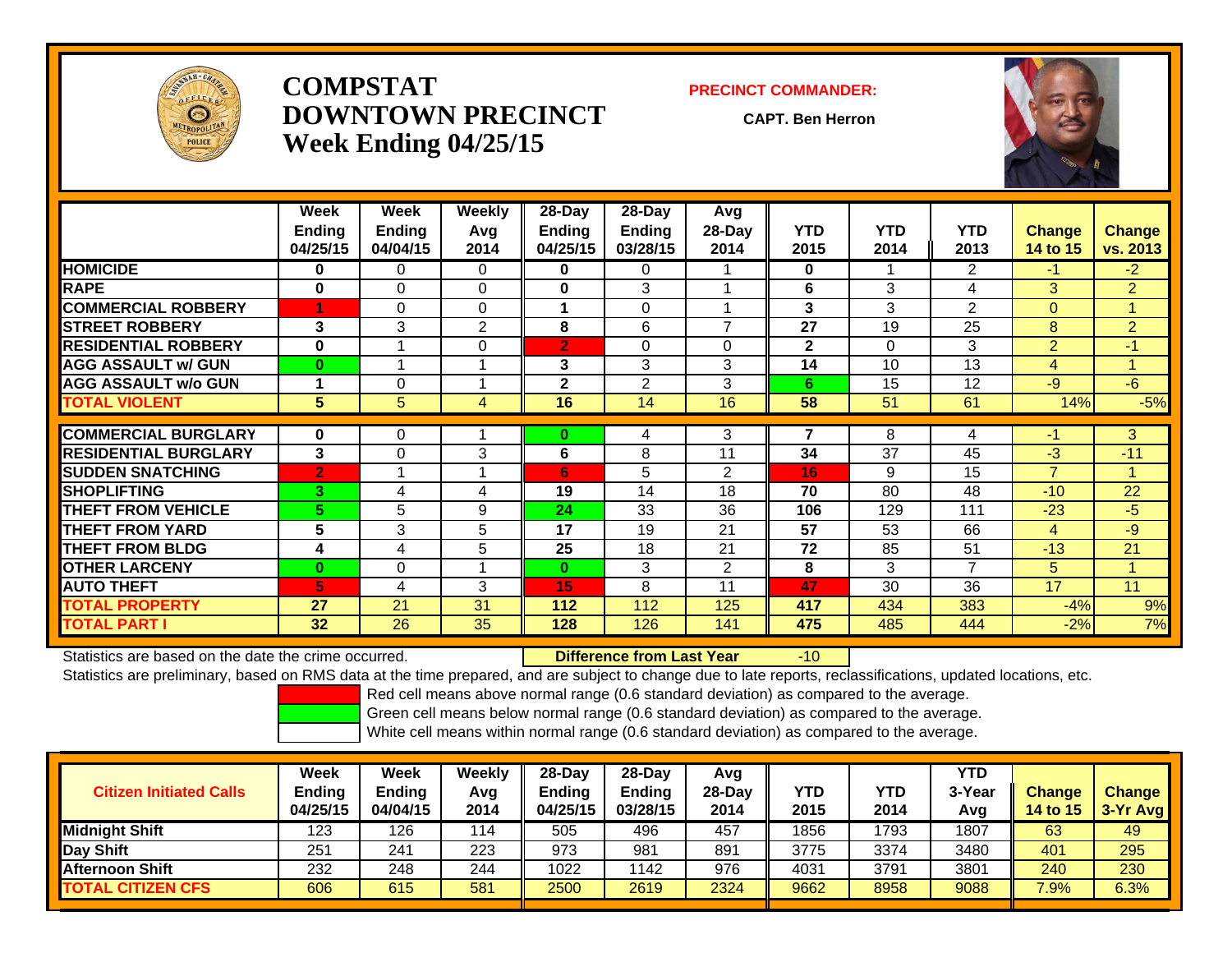

# **COMPSTATCENTRAL PRECINCT CAPT. DEVONN ADAMSWeek Ending 04/25/15**

### **PRECINCT COMMANDER:**



|                             | Week<br>Ending<br>04/25/15 | Week<br><b>Ending</b><br>04/04/15 | Weekly<br>Avg<br>2014 | $28$ -Day<br><b>Ending</b><br>04/25/15 | $28$ -Day<br><b>Ending</b><br>03/28/15 | Avg<br>28-Day<br>2014 | <b>YTD</b><br>2015 | <b>YTD</b><br>2014 | <b>YTD</b><br>2013 | Change<br>14 to 15 | <b>Change</b><br>vs. 2013 |
|-----------------------------|----------------------------|-----------------------------------|-----------------------|----------------------------------------|----------------------------------------|-----------------------|--------------------|--------------------|--------------------|--------------------|---------------------------|
| <b>HOMICIDE</b>             | $\bf{0}$                   | 3                                 | $\Omega$              | 3                                      | 0                                      |                       | 5                  | 6                  | 3                  | $-1$               | $\overline{2}$            |
| <b>RAPE</b>                 | $\bf{0}$                   | $\Omega$                          | $\Omega$              | 0                                      | $\mathfrak{p}$                         |                       | 4                  | 7                  | 2                  | -3                 | $\overline{2}$            |
| <b>COMMERCIAL ROBBERY</b>   | $\bf{0}$                   | 0                                 | 0                     | 0                                      | $\Omega$                               |                       | $\mathbf{2}$       | 7                  | 4                  | -5                 | $-2$                      |
| <b>STREET ROBBERY</b>       | $\mathbf{0}$               | 3                                 | $\overline{2}$        | 5                                      | 6                                      | 8                     | 25                 | 29                 | 22                 | $-4$               | 3                         |
| <b>RESIDENTIAL ROBBERY</b>  |                            | $\Omega$                          | $\Omega$              | $\overline{2}$                         | $\Omega$                               | 0                     | $\overline{2}$     | 0                  | 3                  | $\overline{2}$     | $-1$                      |
| <b>AGG ASSAULT w/ GUN</b>   | 4                          | 2                                 | 2                     | 9                                      | 4                                      | 6                     | 30                 | 18                 | 16                 | 12                 | 14                        |
| <b>AGG ASSAULT w/o GUN</b>  | $\bf{0}$                   |                                   |                       | 3                                      | 4                                      | 3                     | 12                 | 9                  | 18                 | 3                  | $-6$                      |
| <b>TOTAL VIOLENT</b>        | 5                          | 9                                 | 5                     | 22                                     | 16                                     | 21                    | 80                 | 76                 | 68                 | 5%                 | 18%                       |
|                             |                            |                                   |                       |                                        |                                        |                       |                    |                    |                    |                    |                           |
| <b>COMMERCIAL BURGLARY</b>  |                            | 0                                 |                       | $\mathbf{2}$                           |                                        | 4                     | 23                 | 12                 | 21                 | 11                 | $\overline{2}$            |
| <b>RESIDENTIAL BURGLARY</b> | 5.                         | 6                                 | 9                     | 17                                     | 24                                     | 34                    | 98                 | 141                | 140                | $-43$              | $-42$                     |
| <b>SUDDEN SNATCHING</b>     | $\bf{0}$                   | $\Omega$                          | $\Omega$              | 1                                      | 3                                      |                       | 5                  | 3                  | 4                  | $\overline{2}$     |                           |
| <b>SHOPLIFTING</b>          | 4                          | $\Omega$                          | 2                     | $\overline{7}$                         | 11                                     | 8                     | 29                 | 35                 | 35                 | -6                 | $-6$                      |
| <b>THEFT FROM VEHICLE</b>   | $\overline{\phantom{a}}$   | 8                                 | 9                     | 27                                     | 37                                     | 36                    | 151                | 122                | 116                | 29                 | 35                        |
| <b>THEFT FROM YARD</b>      | $\overline{9}$             | 5                                 | 5                     | 18                                     | 12                                     | 20                    | 55                 | 43                 | 56                 | 12                 | $-1$                      |
| <b>THEFT FROM BLDG</b>      | 4                          | 5                                 | 4                     | 16                                     | 8                                      | 18                    | 59                 | 57                 | 54                 | $\overline{2}$     | 5                         |
| <b>OTHER LARCENY</b>        | $\overline{2}$             | $\Omega$                          |                       | 4                                      | 3                                      | $\overline{2}$        | 19                 | $\overline{2}$     | 3                  | 17                 | 16                        |
| <b>AUTO THEFT</b>           | 5                          | 4                                 | 4                     | 19                                     | 17                                     | 17                    | 78                 | 82                 | 50                 | $-4$               | 28                        |
| <b>TOTAL PROPERTY</b>       | 37                         | 28                                | 35                    | 111                                    | 122                                    | 141                   | 517                | 497                | 479                | 4%                 | 8%                        |
| <b>TOTAL PART I</b>         | 42                         | 37                                | 40                    | 133                                    | 138                                    | 162                   | 597                | 573                | 547                | 4%                 | 9%                        |

Statistics are based on the date the crime occurred. **Difference from Last Year** 

24

Statistics are preliminary, based on RMS data at the time prepared, and are subject to change due to late reports, reclassifications, updated locations, etc.

Red cell means above normal range (0.6 standard deviation) as compared to the average.

Green cell means below normal range (0.6 standard deviation) as compared to the average.

| <b>Citizen Initiated Calls</b> | Week<br>Ending<br>04/25/15 | <b>Week</b><br>Ending<br>04/04/15 | Weekly<br>Avg<br>2014 | $28$ -Dav<br>Endina<br>04/25/15 | $28-Day$<br>Ending<br>03/28/15 | Avg<br>$28-Dav$<br>2014 | YTD<br>2015 | YTD<br>2014 | <b>YTD</b><br>3-Year<br>Avg | <b>Change</b><br>14 to 15 | <b>Change</b><br>3-Yr Avg |
|--------------------------------|----------------------------|-----------------------------------|-----------------------|---------------------------------|--------------------------------|-------------------------|-------------|-------------|-----------------------------|---------------------------|---------------------------|
| Midnight Shift                 | 115                        | 117                               | 116                   | 481                             | 494                            | 463                     | 1968        | 1695        | 1756                        | 273                       | 212                       |
| Day Shift                      | 289                        | 284                               | 268                   | 1096                            | 1006                           | 1074                    | 4289        | 4275        | 4055                        | 14                        | 234                       |
| <b>Afternoon Shift</b>         | 341                        | 295                               | 274                   | 1216                            | 1086                           | 1098                    | 4616        | 4158        | 4326                        | 458                       | 290                       |
| <b>TOTAL CITIZEN CFS</b>       | 745                        | 696                               | 659                   | 2793                            | 2586                           | 2635                    | 10873       | 10128       | 10137                       | 7.4%                      | 7.3%                      |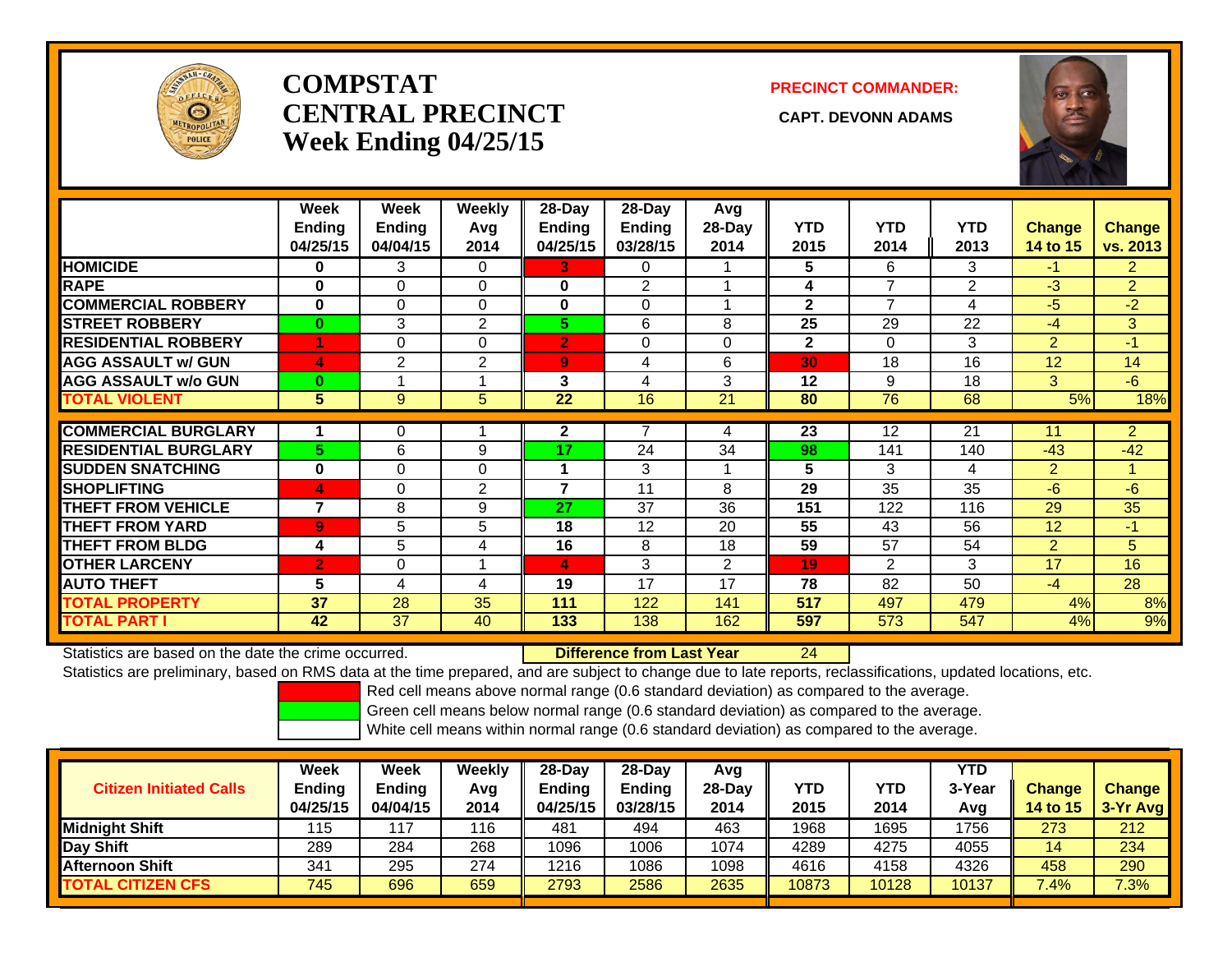

# **COMPSTATSOUTHSIDE PRECINCT** CAPT. TERRY SHOOP **Week Ending 04/25/15**

**PRECINCT COMMANDER:**



|                             | Week<br>Ending<br>04/25/15 | Week<br><b>Ending</b><br>04/04/15 | Weekly<br>Avg<br>2014 | $28$ -Day<br><b>Endina</b><br>04/25/15 | $28$ -Day<br>Ending<br>03/28/15 | Avg<br>28-Day<br>2014 | <b>YTD</b><br>2015 | <b>YTD</b><br>2014 | <b>YTD</b><br>2013 | <b>Change</b><br>14 to 15 | <b>Change</b><br>vs. 2013 |
|-----------------------------|----------------------------|-----------------------------------|-----------------------|----------------------------------------|---------------------------------|-----------------------|--------------------|--------------------|--------------------|---------------------------|---------------------------|
| <b>HOMICIDE</b>             | 0                          | 0                                 | $\Omega$              | 0                                      | $\Omega$                        | 0                     | 1.                 |                    | 2                  | 0                         | -1                        |
| <b>RAPE</b>                 | $\bf{0}$                   | $\Omega$                          | $\Omega$              | $\mathbf 0$                            |                                 |                       | $\mathbf{2}$       | $\overline{ }$     | $\overline{2}$     |                           | $\overline{0}$            |
| <b>COMMERCIAL ROBBERY</b>   | $\bf{0}$                   | $\Omega$                          |                       | $\bf{0}$                               | 5                               | 3                     | 5                  | 6                  | 6                  | $-1$                      | -1                        |
| <b>STREET ROBBERY</b>       | $\bf{0}$                   | $\Omega$                          |                       | 3                                      | 3                               | 4                     | 12                 | 15                 | 4                  | $-3$                      | 8                         |
| <b>RESIDENTIAL ROBBERY</b>  | $\mathbf{0}$               | $\Omega$                          | $\Omega$              | 4                                      | 2                               |                       | 5                  | 5                  | $\overline{2}$     | $\Omega$                  | 3                         |
| <b>AGG ASSAULT w/ GUN</b>   | $\bf{0}$                   | $\Omega$                          | $\Omega$              | $\bf{0}$                               | 0                               |                       | 4                  | 3                  | 6                  |                           | $-2$                      |
| <b>AGG ASSAULT w/o GUN</b>  |                            | $\Omega$                          | $\Omega$              | 1                                      |                                 | $\overline{2}$        | 7                  | 5                  | 14                 | $\overline{2}$            | $-7$                      |
| <b>TOTAL VIOLENT</b>        | 4                          | $\Omega$                          | 3                     | 5                                      | 12                              | 11                    | 36                 | 36                 | 36                 | 0%                        | 0%                        |
|                             |                            |                                   |                       |                                        |                                 |                       |                    |                    |                    |                           |                           |
| <b>COMMERCIAL BURGLARY</b>  | $\bf{0}$                   | 3                                 |                       | 4                                      | 0                               | 3                     | 17                 | 12                 | 10                 | 5.                        | $\overline{7}$            |
| <b>RESIDENTIAL BURGLARY</b> | 5                          | 3                                 | 5                     | 24                                     | 20                              | 18                    | 87                 | 83                 | 119                | 4                         | $-32$                     |
| <b>SUDDEN SNATCHING</b>     | $\bf{0}$                   |                                   | $\Omega$              | 5                                      |                                 |                       | 6                  | 5                  | 4                  |                           | $\overline{2}$            |
| <b>SHOPLIFTING</b>          | 15                         | 17                                | 13                    | 57                                     | 58                              | 51                    | 230                | 229                | 197                |                           | 33                        |
| <b>THEFT FROM VEHICLE</b>   | 7                          | $\overline{7}$                    | $\overline{7}$        | 32                                     | 18                              | 27                    | 100                | 98                 | 145                | $\overline{2}$            | $-45$                     |
| <b>THEFT FROM YARD</b>      | 5                          | 3                                 | 2                     | 11                                     | 12                              | 9                     | 38                 | 32                 | 30                 | 6                         | 8                         |
| <b>THEFT FROM BLDG</b>      | 4                          | 6                                 | 4                     | 21                                     | 14                              | 17                    | 63                 | 57                 | 68                 | 6                         | $-5$                      |
| <b>OTHER LARCENY</b>        | 1                          | 2                                 |                       | 4                                      | 3                               | 2                     | 12                 | 10                 | 17                 | $\overline{2}$            | $-5$                      |
| <b>AUTO THEFT</b>           | 5.                         | 3                                 | 2                     | 14                                     | 13                              | 8                     | 61                 | 29                 | 39                 | 32                        | 22                        |
| <b>TOTAL PROPERTY</b>       | 42                         | 45                                | 34                    | 172                                    | 139                             | 136                   | 614                | 555                | 629                | 11%                       | $-2%$                     |
| <b>TOTAL PART I</b>         | 43                         | 45                                | 37                    | 177                                    | 151                             | 148                   | 650                | 591                | 665                | 10%                       | $-2%$                     |

Statistics are based on the date the crime occurred. **Difference from Last Year** 

### r 59

Statistics are preliminary, based on RMS data at the time prepared, and are subject to change due to late reports, reclassifications, updated locations, etc.

Red cell means above normal range (0.6 standard deviation) as compared to the average.

Green cell means below normal range (0.6 standard deviation) as compared to the average.

| <b>Citizen Initiated Calls</b> | Week<br><b>Ending</b><br>04/25/15 | Week<br>Ending<br>04/04/15 | Weekly<br>Avg<br>2014 | $28-Dav$<br>Ending<br>04/25/15 | $28$ -Dav<br><b>Ending</b><br>03/28/15 | Avg<br>$28-Dav$<br>2014 | YTD<br>2015 | YTD<br>2014 | YTD<br>3-Year<br>Avg | <b>Change</b><br><b>14 to 15</b> | <b>Change</b><br>3-Yr Avg |
|--------------------------------|-----------------------------------|----------------------------|-----------------------|--------------------------------|----------------------------------------|-------------------------|-------------|-------------|----------------------|----------------------------------|---------------------------|
| <b>I</b> Midniaht Shift        | 109                               | 88                         | 91                    | 382                            | 376                                    | 363                     | 1598        | 1439        | 1447                 | 159                              | 151                       |
| Day Shift                      | 269                               | 260                        | 259                   | 1098                           | 1042                                   | 1038                    | 4441        | 4060        | 4055                 | 381                              | 386                       |
| <b>Afternoon Shift</b>         | 254                               | 235                        | 259                   | 1022                           | 1064                                   | 1034                    | 4262        | 3934        | 4001                 | 328                              | 261                       |
| <b>TOTAL CITIZEN CFS</b>       | 632                               | 583                        | 609                   | 2502                           | 2482                                   | 2435                    | 10301       | 9433        | 9503                 | 9.2%                             | 8.4%                      |